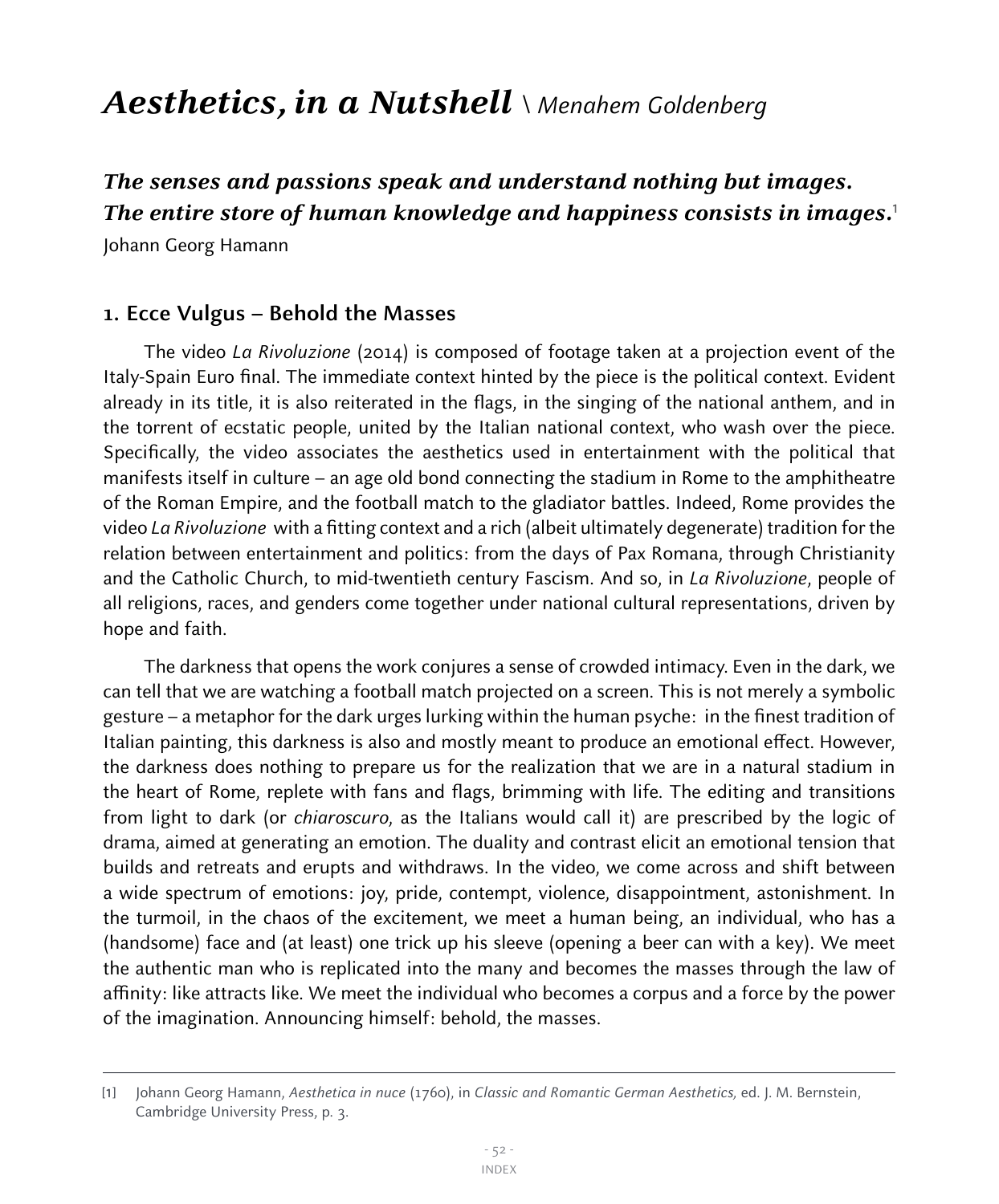The work La Rivoluzione seems to trap us between the walls of a natural crater turned stadium tribunes, between the camera and the screen, between two images, within the beats of the editing. It places us in the heart of "mass culture," renders us willing-subjects, a part of the hegemony (as another Italian, Antonio Gramsci, would suggest), a part of everyone. We are trapped and gathered through the image, standing amongst people for whom the image is the real, the image is what happens in reality. Here the predominantly masculine crowd waves flags, raises hands in a salute, flips a finger, shouts, swears, sings, and is enthralled. Surrenders. Not to a change in the conditions of reality, but to the projected image. Surrenders to the atmosphere, to the possibility, a possibility of a victory, which in itself is nothing more than a part of a system of signifiers' exchange. Marx is not the one we need now. What we need here is a cameraman and an editor, a producer and a director.

We can learn of the nature of the revolution from the song that accompanies the work, which seems to overcome it, gives it its title, and marks the fate of the times that have set aesthetics as the decisive criterion. At first, the sentimental 1960s Italian song is muted. Then, it is drowned by the background noises, fading out to make room for them. Towards the end, the song is once again heard clearly, as though overcoming and masking the sounds of reality. It is a "cultural revolution" or "entertainment revolution," which the work heralds in the voice of Gianni Pettenati. We are viewers/participants in an event which, more than anything else, is a part of an all-encompassing mega production. The sound of the song calling for a revolution overcomes the vigorous sounds of life that call for a victory, that deflate with disappointment. It offers them and us a limited liability happiness (Happiness LTD.), a questionable hope: there will be another match. And while the song lures us to celebrate the triumph of the aesthetic revolution – to celebrate the precedence of the image as what enables experience – this is a Pyrrhic victory, since after all what we are witnessing is Italy's loss to Spain.



'La rivoluzione', 2015 HD video, 5'07" (Still Photograph, Detail)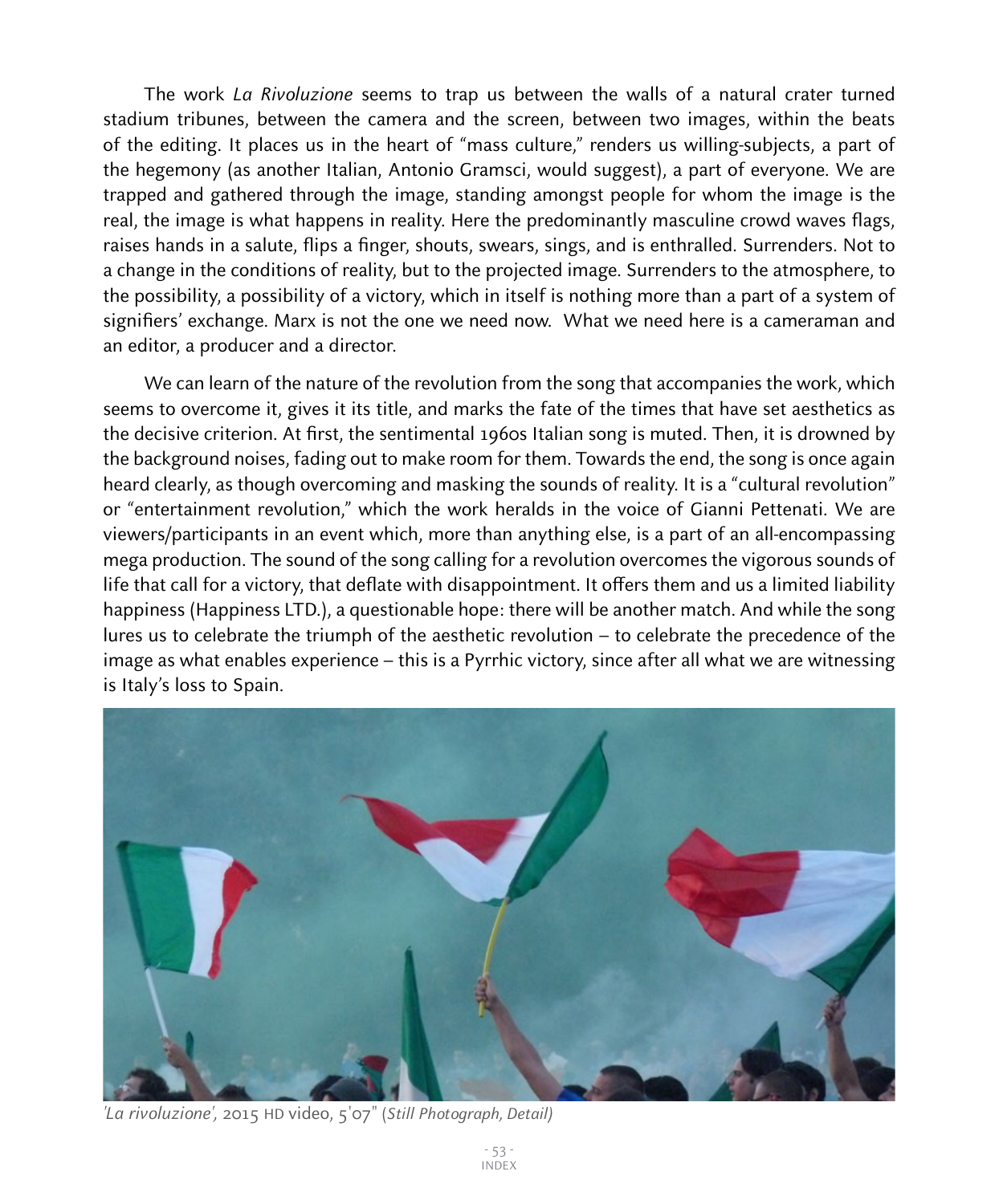### **2. Constellations**

 Culture is in very truth the pious and regulating, I might say propitiatory entrance of the dark and uncanny into the service of the gods.<sup>2</sup>

The Moon, Mars, Jupiter Trilogy (2015), also known as The Japanese Trilogy takes us to other worlds.<sup>3</sup> Worlds where order and cleanliness reign supreme. Here we meet the individual engrossed in his toil for the common good, working as an organ of the group. Once again, Eyal Segal's work presents us with an aspect of "culture," like a mirror image of the Italian mise-en-scène, or an antinomy of the "aesthetic revolution" in which the images are the foundation of reality. If in La Rivoluzione Segal replaced the binary aspect of rational thought and the dichotomies through which we perceive things with the dramatic duality of darkness and light – in the trilogy he marks the deviation of aesthetic thought to the dialectic, trifold, logic. The trifold logic allows the intertwining of one thing with its polar opposite, creating a new, other, additional sense, in which the contrast is contained and enhanced. In this sense, the transgression demonstrated by The Japanese Trilogy acts as a subtle nod to the possibility of perceiving multiplicity and abundance – both of the world of things and of man's mental world – and giving them shape.

With this nod, The Japanese Trilogy points us to a constellation of stars, in a way that brings to mind Walter Benjamin's use of the term. Benjamin introduces this term in connection to the meaning of historic and concrete events formulated within an idea that shapes them through affinities and associations.<sup>4</sup> Like the shapes we find in the infinite starry sky, aesthetics also looks for a shape through which the phenomena in the world could manifest themselves. That is, aesthetics places phenomena in an arrangement that gives them presence as a certain (historic/ concrete) thing, which produces them as meaningful, and as such, allows them to act and take part in our world. According to Benjamin, such action does not add up "merely" to display, in the sense of representation. It allows the "deliverance" of phenomena from their solitude and the historical oblivion that is the fate of any ephemeral phenomenon. For him, the aesthetic action that wishes to connect phenomena, to unravel the ties, and rearrange them again within new shapes, is in fact the organizing principle of human meaning. Or, in short: "ideas are to objects as constellations are to stars."

Thus, in The Japanese Trilogy – and this is particularly evident in the trilogy's video installation – Segal directs us to look at the concrete, the mundane, the prosaic recurrent events. And to do so with a gaze that turns towards the sky and the whole of the universe, towards the plateau of infinite possibilities of shapes and images and formulation of experiences and meaning.

<sup>[2]</sup> Thomas Mann, *Doctor Faustus*, 1947, translated by H. T. Lowe-Porter, pp. 9-10.

<sup>[3]</sup> The Japanese Trilogy is a video installation, composed of three separate videos: Moon Walkers, Jupiter Marching and Mars Runners.

<sup>[4]</sup> Benjamin formulated the concept of constellation – a constellation of stars – in his essay The Origin of the Tragic Drama (on the baroque tragedy) and later in the Arcades Project. See also Wandering Star: The Image of the Constellation in Benjamin, Giedion and McLuhan, July 2013.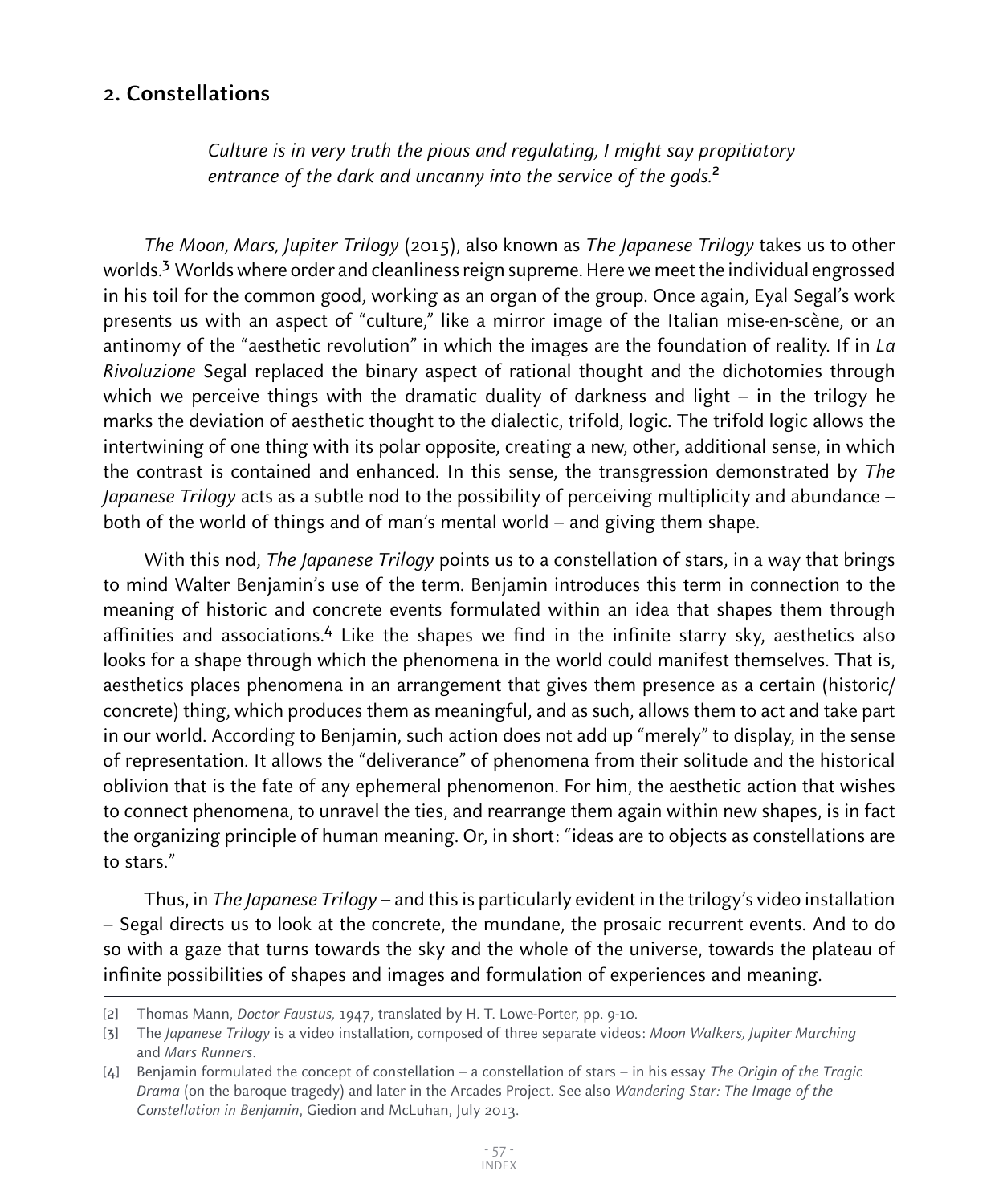The trilogy on its part wishes to create a "constellation of stars," a possible triangular formation: Moon, Jupiter, Mars. Strange worlds, which seem to echo a familiar promise:

> "When the moon is in the seventh house, And Jupiter aligns with Mars, Then peace will guide the planets and love will steer the stars." <sup>5</sup>

If thus far we have pointed to the meaning of "the aesthetic revolution" in the context of the image as the source of reality and its association with the political (the regulation of human activity), then an examination of the three works comprising The Japanese Trilogy allows us to trace the conditions that make the manifestation of the image possible, to reflect on the three basic elements of the aesthetic experience: display; effect; meaning.<sup>6</sup>

The question of display, as it emerges from the work Moon Walkers, is based on two essential characteristics: the ability "to see through" – reflected in the act of cleaning the windows, and the windows "grid" – as the surface on which the image appears. These allow the worker's organicmechanical movements – efficient gestures acquired through experience and honed to proficiency – to become a dance in the "heavens," a performance. As mentioned earlier, the aesthetic experience does not concern only the representation of things but also seeks to turn representation into an expression. With – or through – the image, it wishes to let us see things as they could be, that is, to be meaningful for us.



Moon Walkers, 2015 HD video, 5'07"

<sup>[5]</sup> Aquarius, from the musical Hair.

<sup>[6]</sup> The *Japanese Trilogy* and the way it references the three basic elements of the aesthetic experience – which is essentially a "mental experience" – generates affinity to the three orders of the psyche, as these were formulated by Jacques Lacan: the Imaginary (display, reflection-identification), the Symbolic (effect and law relations, the repetition), and the Real (meaning/a-meaning). This context is only implied in the following pages, and requires a separate expansion.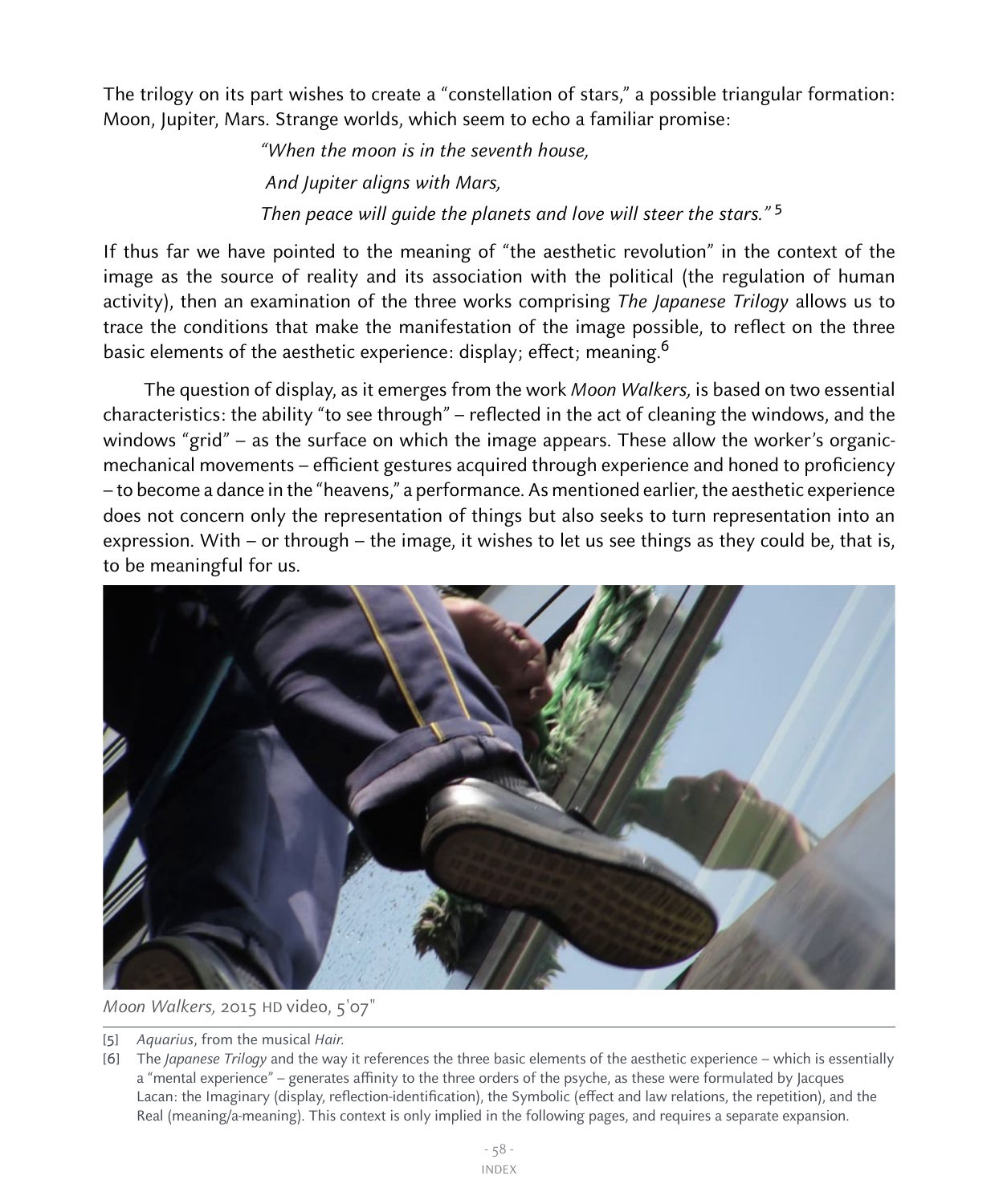The question of display is therefore associated with the question of the relation between the imaginary and the real. Here we unfold the importance of the grid, which provides the image with the abstract support on which it can be perceived as real.<sup>7</sup> This laying of a grid is what allows to hold the treacherous duality of the imagination, which on the one hand is anchored in experience, and on the other hand is untethered by the laws of logic nor nature. In that sense, the grid, reiterated throughout the trilogy, serves as the ground and the condition for freeing the imagination to act, hovering between heaven and earth, much like the window cleaner. The video Moon Walkers sets the grid as the factor that facilitates the conditions for viewing the image as real. These, in turn, allow the image to show us the world through it, allow us and the world to be present in the image created like this. In a mundane, prosaic, everyday manner. Like walking. On the moon. Without gravity.

In *Jupiter Marching* we are once again watching an everyday routine. Here too we are in the midst of preparations, watching foundations being set up for a performance. However, on planet Jupiter (whose name in Hebrew is Tzedek, which means "justice") the action serves a different purpose. Unlike window cleaning, which like any task will eventually come to a conclusion, one returns to the military drill square every day, time and again, each time like the one before it. This specific mode of repetition is how the Law operates. And while work indicates a purposeful action that comes to conclusion and fulfilment, then the action of the officers of the law seems to repeat itself for repetition's sake. With that it demonstrates a specific type of action: an action aimed at setting a purposeless purpose, like sweeping the square.



Jupiter Marching 2015 HD video, 3'33"

<sup>[</sup>7] We could mention in this context Albrecht Dürer's engravings, which depict the method of using grid in geometrical perspective paintings – the dawn of "the age of representation," and present these two qualities quite literally and explicitly.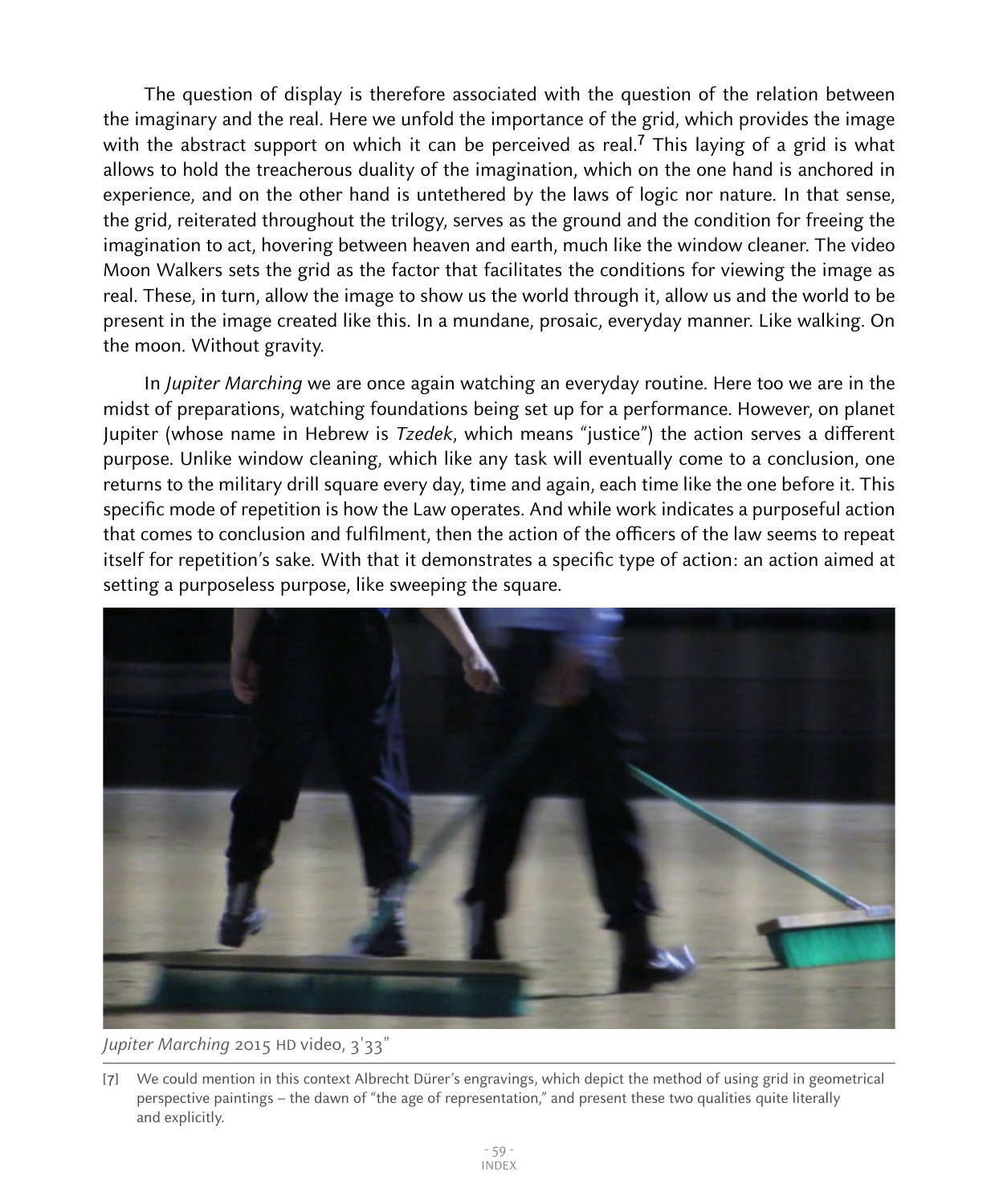The emphasis on pointless repetition in *Jupiter Marching* creates a context for examining the Law as a space and as a function. This repetition does not create or do anything, yet it shapes time itself: creates an effect. In that sense, the work underscores the link between the shape of the image and its content; the relation embodied in the image, between what we might call the "Law" and "the effect of the truth." Hence, ultimately, the marching, the formation – or forming – wishes to create an effect of control over the effect of the action. Or in other words, to produce a measure of correlation between effect and effect, which is nothing but a measure of justice.

In this context, it is worth mentioning the spectrum of display that Segal unfurls between La Rivoluzione and The Japanese Trilogy, and the resultant effect. In Italy, the cradle of European Humanism, the camera is assimilated as a human point of view, as if standing in the crowd as one of the fans, as one of us. In The Japanese Trilogy on the other hand, the grid is present – as a background or as a fence – and as a result, the act of filming is also present. In La Revoluzione Segal engages with the force of the "human" manifested as a crowd through intensive editing. In the trilogy, editing fades into the background in favor of the camera's presence: in favor of the regulation of movement and image (from the outset); in favor of the presence of the projection, in favor of the video installation.

In Mars Runners, we find yet again a cyclical action. And once again, through a fence. Only here, the action is expropriated from the world of purposefulness and purpose in favor of the world of competition and game. The repetitive action receives the form of training, as though



Mars Runners, 2015 HD video, 2'20"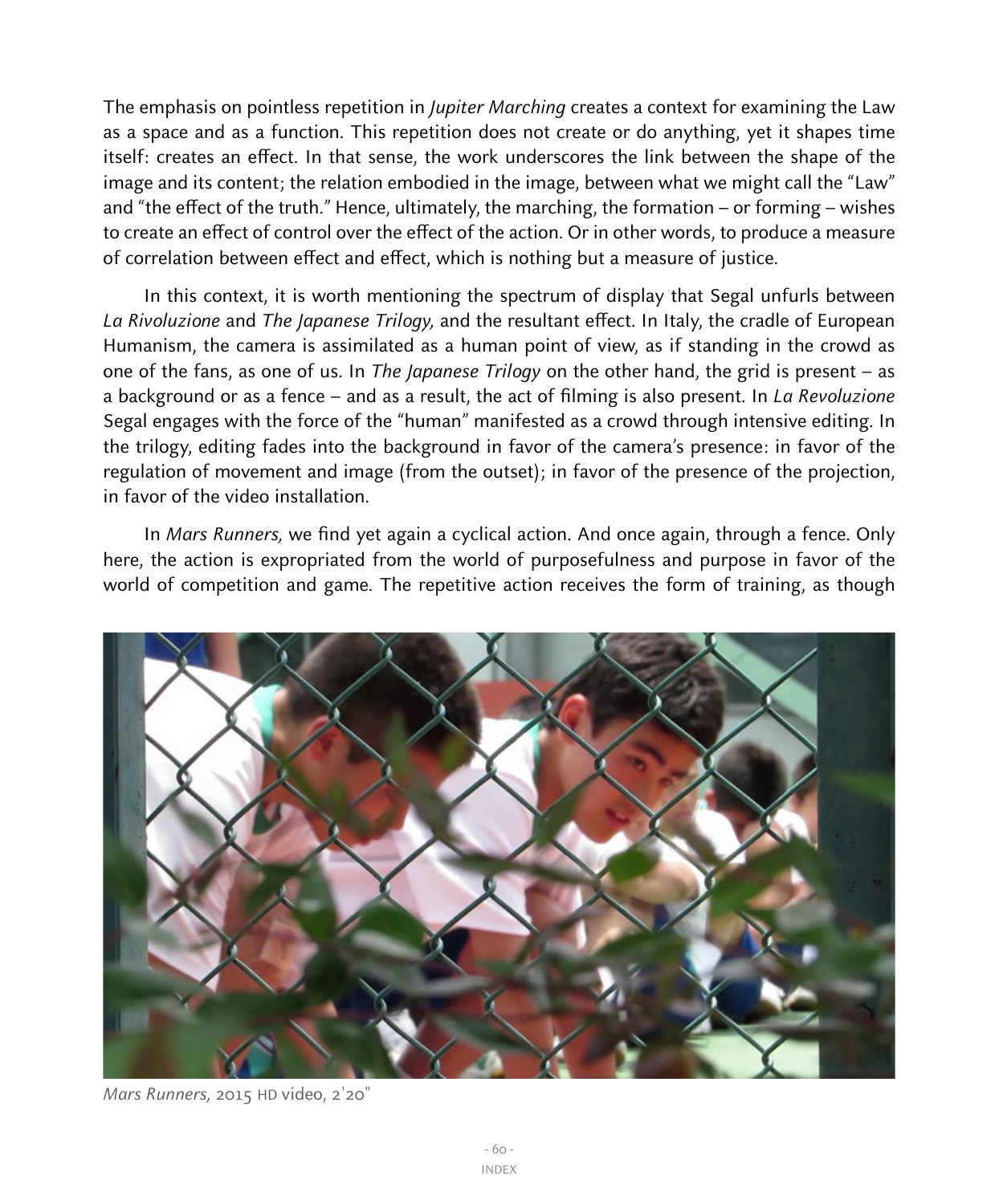welcoming the future, without determining it in advance. The infrastructure workers and the designers of the conditions are replaced by children in a relay race. Except that it seems that the focus of Segal's interest in this work is the fence, stressing the fact that aesthetics constitutes a separate, extra-territorial space. And indeed, the logic of the game and of the training marks another, complementary, dimension of action: one that is not confined to the laws of logic and is not subjected to the values of reason – something imagined, fabricated, human. Like a relay race. In contrast with the purposeful action and the operation of the Law, the game and the training are spaces of possibilities and inclusiveness. In these spaces, the action enacts a purposeful purposefulness: creating human meaning for humans.

Mars Runners, which depicts an exuberance of youth, physicality, competitive passion, and children's games, can now take us back to the Italian boys in Rome. A line extends from the gestures of the Italian fans – reiterated like general schemes that allow the multiplicity, abundance, and excess of their expression – to the motions regulated by work, by practice, by a daily routine. A line extends from the young naked body, jumping and bellowing, to the children joyfully exercising their body. A line extends from the flag donned as a cape to the policeman uniform. A line is formed between the flag waving and its ubiquitous use in Italy, to the lopsided flag in the military drill square on the one hand, and the fluttering of the worker dangling from the rope on the other hand. And another line extends back from the grid of the skyscraper and the fences through which Segal films in Japan, to the grid of Renaissance Italy.



'La rivoluzione', 2015 HD video, 5'07"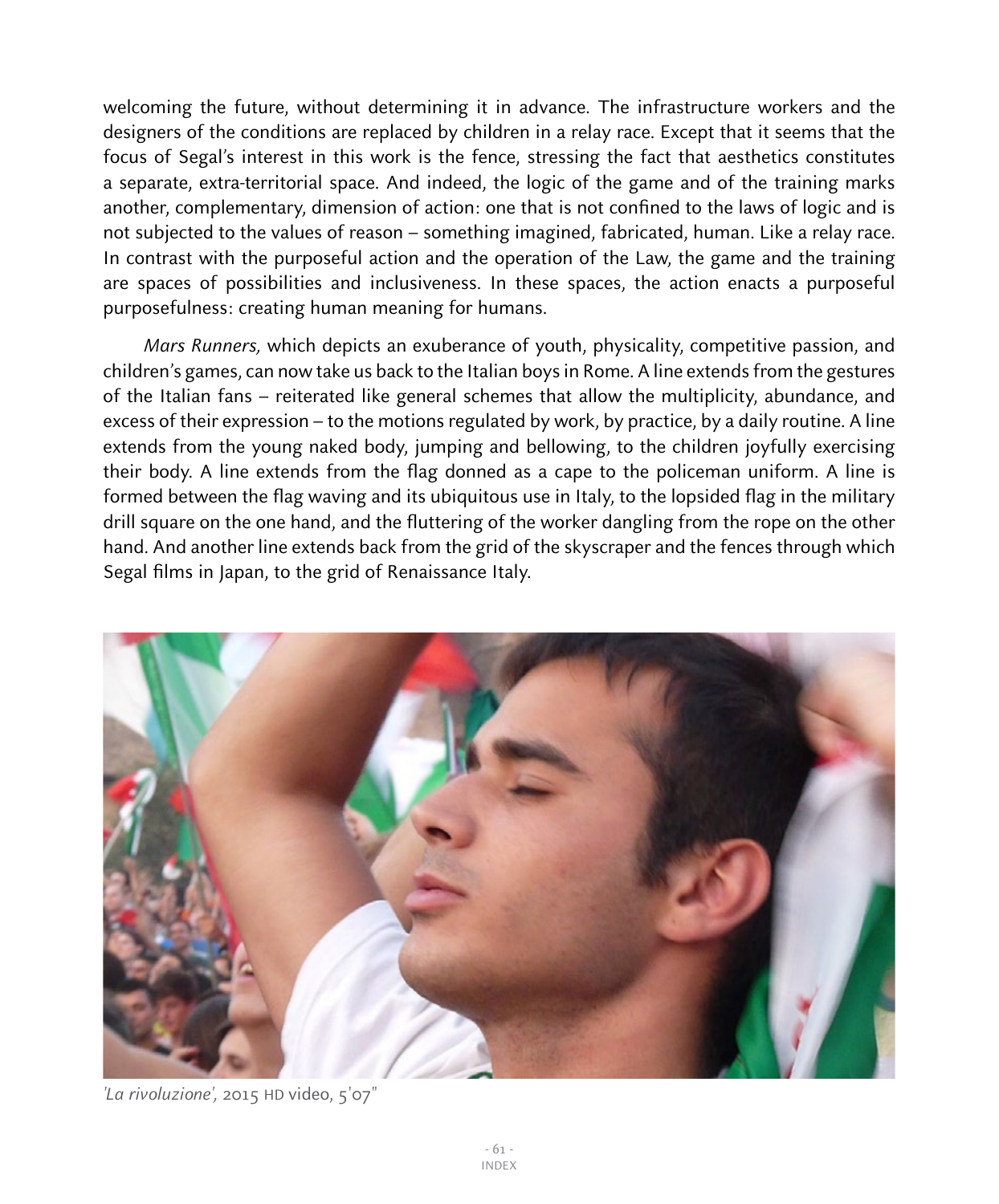#### **3. Human, All Too Human**

 But Beauty only concerns men, i.e. animal, but still rational, beings — not merely quâ rational (e.g. spirits), but quâ animal also; and the Good concerns every rational being in general.<sup>8</sup>

 In the scope between La Rivoluzione and The Japanese Trilogy emerges a realization that revolution shares a character trait with the motivation for regulation: both wish to confront man with his fate as a social animal; to bring us together with our fate as cultural animals. In the scope between the two aesthetic manifestations of political power – that of the ecstatic crowd and that of law and order – lies the strength of the human and its salvation. The aesthetic trinity – which appears both as a transcendence to the dialectical logic and in the work's title – harnesses the revolutionary demands for triumph and the upheaval of reality on the one hand and the insistence on regulating the action to ensure production on the other hand, for a cosmic goal of peace and love; for the hope of having an ideal society. As is the aim of any revolution and regulation in the first place.

Both the revolution and the critique or regulation  $-$  i.e. the political logic brought about by the (aesthetic) demand and hope for happiness – are rooted in the positioning of the image as preceding reality, and in its definition as real. In both cases we wish to give things a shape, to create an image and work towards its attainment in reality. In both cases, in aesthetics as well as in politics, man can make good use of the power of imagination, and draw pleasure from it as a power of possibilities, of connections, and combinations and associations; draw pleasure from it as a power that allows to bring people together, in a group and in society.

Segal's latest works – La Revoluzione and The Japanese Trilogy – direct us to Italy and Japan as the setting in which the narrative unfolds. Italy and Japan stand as two cultures where taste prevails, as two countries in which aesthetics seems to be the mode of examining and perceiving reality. While on the Mediterranean coast, the Italians associate aesthetics with the body and its desires, the Japanese in the Far East seem to use aesthetics in order to overcome these and create imaginary fanciful worlds where they realize their freedom. And despite these differences – contrasts, even – between the two works, both of them outline the figure of the stylized individual through his habitat and habits, through and in the realm of imaginary worlds. Both of them examine and shape the connections between man and society, examine and shape the connections between the aesthetic and the political as the focus of culture.

<sup>[8]</sup> Immanuel Kant, The Critique of Judgment, p. 54.

<sup>[</sup>9] "Poetry is the mother-tongue of the human race; even as the garden is older than the ploughed field, painting than script; as song is more ancient than declamation; parables older than reasoning; barter than trade." Aesthetica in nuce (1760), p. 2.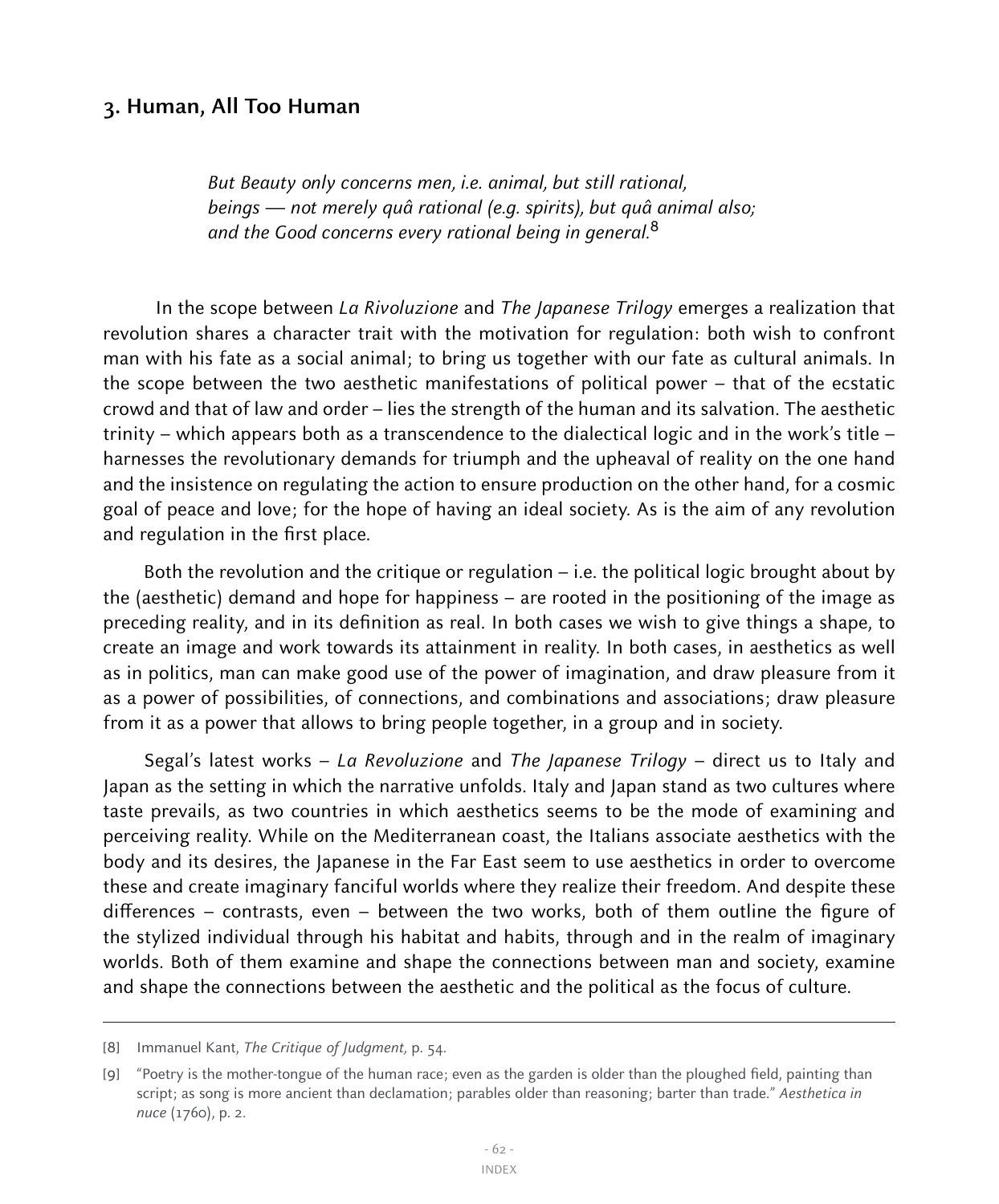The aesthetic space in which culture operates and regulates the affairs of man is a space in which the affinities and relationships between things and the modes through which things take shape and are manifested, precede and determine what man considers real. That is, they are the essential conditions for human meaning. It is a space in which dangling from a rope or brushing and combing will formulate a method of work; a space in which the efficiency of labor will dissolve and become a dance and a performance. It is a space in which one can find reason and shape in being completely carried away; a space in which the private, personal expression may replicate and reoccur over and over. It is a space in which "the garden is older than the field and song is more ancient than declamation."<sup>9</sup> Or, as they are articulated in Segal's works, and in the spirit of the conditions that have matured and the times that have changed: song overcomes poetry and game overcomes order.

There are two protagonists in this story of ours: man and the imagination. After years of dilemmas, quarrels, and deliberations, it seems that the two have tied their fate to one another in what may be called an "aesthetic revolution." The alliance forged between them is attested by the people who roam free in the space between the camera that captures them as images and the screen that projects images for them, free to share clothes, and haircuts, and gestures with their doubles. The long road that our protagonists have walked, marched, and ran together will be attested by the worker who dangles in the sky, the policemen crouched in their task, trapped in a loop of purposeless purpose, as well as the children who are engrossed in the relay. Which also runs in loops.



'La rivoluzione', 2015 HD video, 5'07"